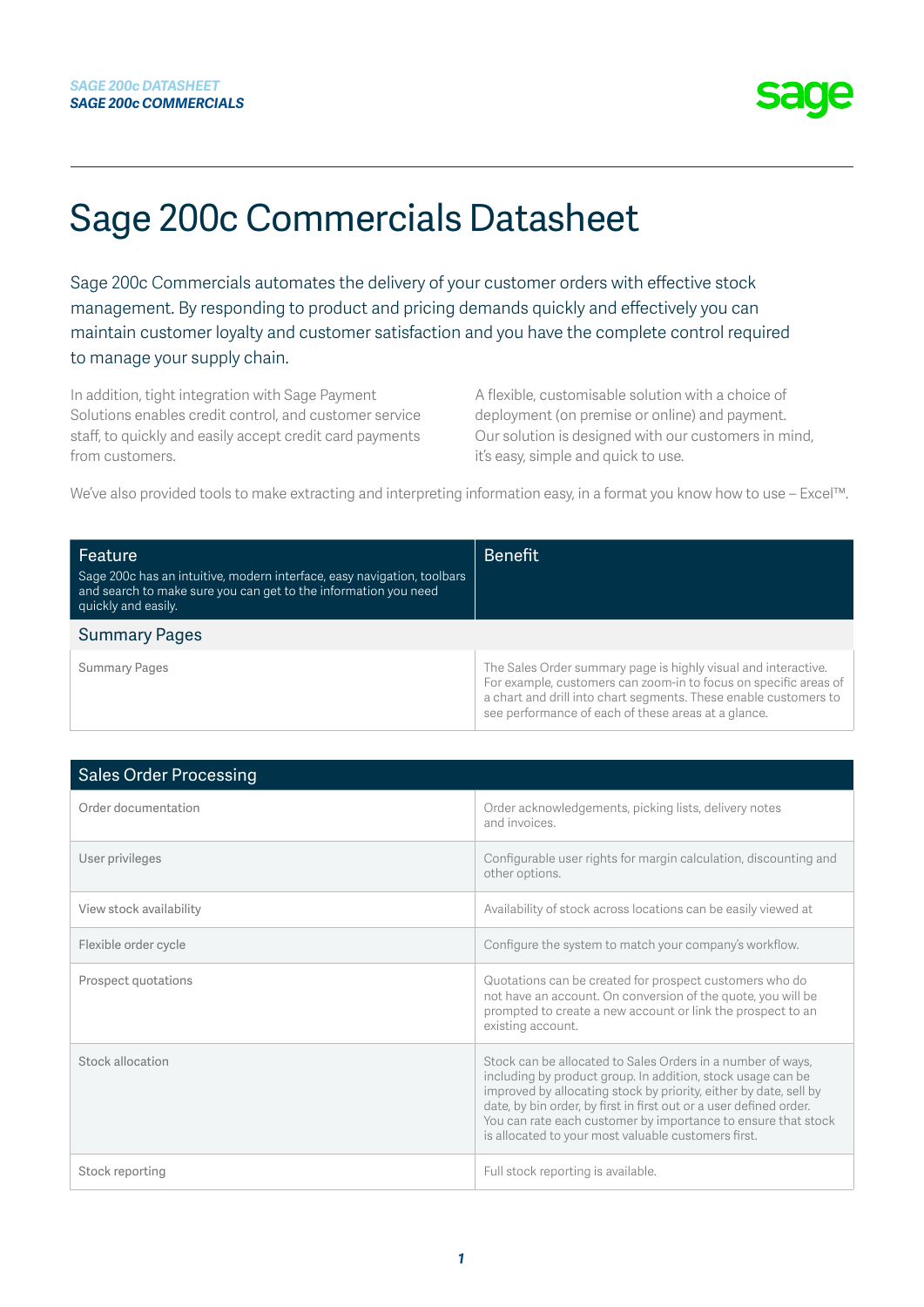| Sales Order Processing continued           |                                                                                                                                                                                                                                                                                                                                                                                |
|--------------------------------------------|--------------------------------------------------------------------------------------------------------------------------------------------------------------------------------------------------------------------------------------------------------------------------------------------------------------------------------------------------------------------------------|
| Foreign currency orders                    | Enter orders in any currency.                                                                                                                                                                                                                                                                                                                                                  |
| Support for flexible pricing and discounts | In conjunction with the Price Book, complex pricing schemes<br>can be easily adopted and managed.                                                                                                                                                                                                                                                                              |
| Price and availability queries             | Quickly deal with speculative 'price and availability' queries for<br>customers, with applicable discounts.                                                                                                                                                                                                                                                                    |
| Control of tax code                        | Choose between the stock item tax code or the tax code on the<br>customer record and overide at order entry if required.                                                                                                                                                                                                                                                       |
| Multiple invoice layouts                   | A default layout and customer specific layouts can be created.                                                                                                                                                                                                                                                                                                                 |
| Sales order profitability                  | Sales orders record original 'estimated' profit for stock items and<br>a 'realised' profit which is updated either at point of despatch or<br>invoice. True Sales Order profitability is therefore recorded as the<br>actual cost of the item is posted back to the order/order line.                                                                                          |
| Part exchanges                             | Negative free text items are allowed on a sales order to represent<br>any part exchanges agreed as part of an order.                                                                                                                                                                                                                                                           |
| Full link 'Back to Back' orders            | A Purchase Order can be raised automatically against an item<br>that is not normally carried in stock.                                                                                                                                                                                                                                                                         |
| Managing orders                            | Customer order templates can be saved for repeat orders and<br>run on a weekly, monthly, quarterly or user-defined basis. In<br>addition, new orders can be created based on a previous one, to<br>save re-keying the same information.                                                                                                                                        |
| Order comments lines                       | Can be used internally, for example on a picking list, or can<br>appear on customer documentation.                                                                                                                                                                                                                                                                             |
| Order consolidation                        | Multiple orders can be grouped onto a single sales invoice.                                                                                                                                                                                                                                                                                                                    |
| SSD (Intrastat) return                     | Required entries for these returns are collected automatically.                                                                                                                                                                                                                                                                                                                |
| Custom analysis codes                      | User defined analysis codes at order header and order line level<br>can be used for reporting.                                                                                                                                                                                                                                                                                 |
| Archiving                                  | Older information can be archived to speed up performance,<br>but is readily available for viewing and analysis.                                                                                                                                                                                                                                                               |
| Create Purchase Order from Sales Order     | Single or multiple purchase orders can be generated directly<br>from the sales order entry screen. This functionality eliminates<br>the need to use the 'generate orders' feature for those who wish<br>to generate individual purchase orders for individual sales orders.<br>Saves you time as you no longer have to access a different menu<br>to generate purchase orders. |
| Sales order progress                       | You can now track the progress of orders in the Sales Order<br>List to see when an order is:                                                                                                                                                                                                                                                                                   |
|                                            | • Ready for allocation, and allocated.<br>• Ready for printing order acknowledgement, and printed                                                                                                                                                                                                                                                                              |
|                                            | or amended.                                                                                                                                                                                                                                                                                                                                                                    |
|                                            | • Ready for despatch, and part or fully despatched.                                                                                                                                                                                                                                                                                                                            |
|                                            | • Ready for invoice printing, and part or fully invoiced.                                                                                                                                                                                                                                                                                                                      |
|                                            | • Part or fully cancelled.                                                                                                                                                                                                                                                                                                                                                     |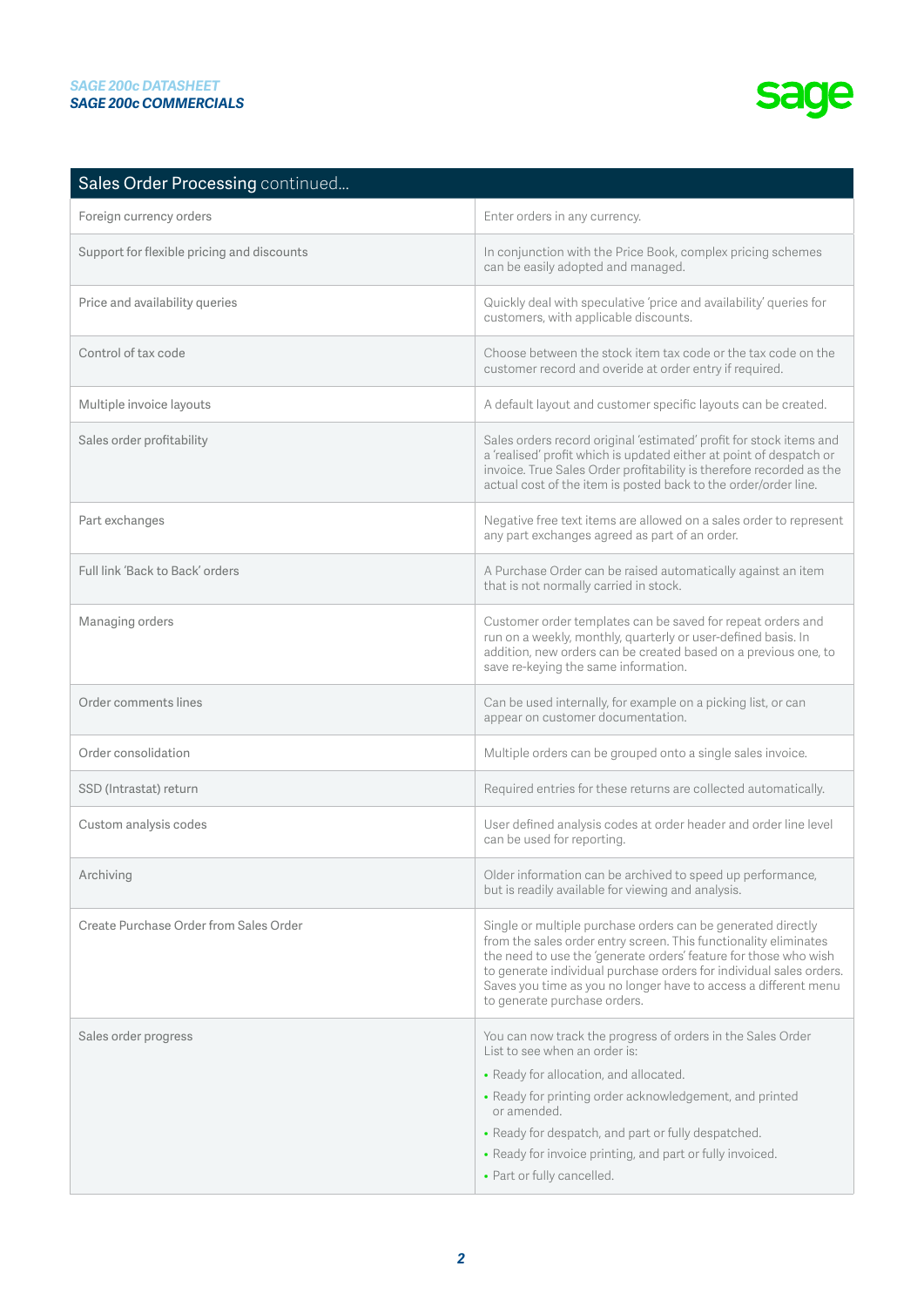| Invoicing |                                                                                                                                                                                                                                                                                                     |
|-----------|-----------------------------------------------------------------------------------------------------------------------------------------------------------------------------------------------------------------------------------------------------------------------------------------------------|
| Invoicing | Use Invoicing to create and print invoices and credit notes for<br>both your products and services. You can print the invoices to<br>send to your customers, and post them to update your nominal<br>accounts, customer accounts and stock levels (if using).                                       |
|           | Invoicing doesn't require the allocation and despatch of your<br>stock items. You can create and print an invoice at any time. If<br>you're not using stock, this is a quicker way to create invoices.<br>If you are using stock, your stock levels are only updated once<br>the invoice is posted. |
|           | • You can produce invoices and credit notes from Sage 200c<br>without using the Stock module.                                                                                                                                                                                                       |
|           | • You can create your invoices and credit notes using our<br>new grid entry form for easy data entry.                                                                                                                                                                                               |
|           | • You add free text lines (plus charges and comments).                                                                                                                                                                                                                                              |
|           | . You can add also stock items.                                                                                                                                                                                                                                                                     |
|           | • As there's no despatch process, you can print or email your<br>invoices straight away.                                                                                                                                                                                                            |
|           | • All your invoices and credit notes are shown together in one<br>list for easy management.                                                                                                                                                                                                         |
|           | • You can also report on the profitability and use analysis<br>codes for more in depth reporting.                                                                                                                                                                                                   |

| <b>Purchase Order Processing</b> |                                                                                                                                                                                                                                                                                                                                                                                                      |
|----------------------------------|------------------------------------------------------------------------------------------------------------------------------------------------------------------------------------------------------------------------------------------------------------------------------------------------------------------------------------------------------------------------------------------------------|
| Purchase requisitions            | You can enter purchase requisitions, authorise them, and<br>generate orders. You can enter and authorise requisitions<br>when you're on the move using the web app.                                                                                                                                                                                                                                  |
|                                  | Authorisation rules let you control who can authorise the<br>requisitions, for example a budget owner can authorise any<br>requisitions made against their budget.                                                                                                                                                                                                                                   |
|                                  | You generate purchase orders from authorised requisitions<br>in the both the desktop and web apps.                                                                                                                                                                                                                                                                                                   |
| Narrative                        | The Narrative data entry field allows up to 6000 characters<br>to be entered.                                                                                                                                                                                                                                                                                                                        |
|                                  | All reports that currently include the Narrative field display the<br>amount of text that fits within the current column width of the<br>report. Where the narrative text length exceeds the column width<br>the report is appended with "" to indicate that there is more text.<br>Delivers easy data entry and use and allowing customers to<br>capture more data against individual transactions. |
|                                  |                                                                                                                                                                                                                                                                                                                                                                                                      |
| Direct delivery                  | Back to Back orders can be marked to be delivered directly to the<br>customer's address.                                                                                                                                                                                                                                                                                                             |
| Label printing                   | Labels can be printed as part of the stock booking in process.                                                                                                                                                                                                                                                                                                                                       |
| Stock allocation                 | You can be notified of outstanding Sales Orders waiting for items<br>and are provided with the option to allocate if required.                                                                                                                                                                                                                                                                       |
| Order authorisation              | Rules can be set up to require supervisor authorisation on orders.                                                                                                                                                                                                                                                                                                                                   |
| Returns and credits              | Manage the return of goods to your suppliers, recording<br>reasons if required.                                                                                                                                                                                                                                                                                                                      |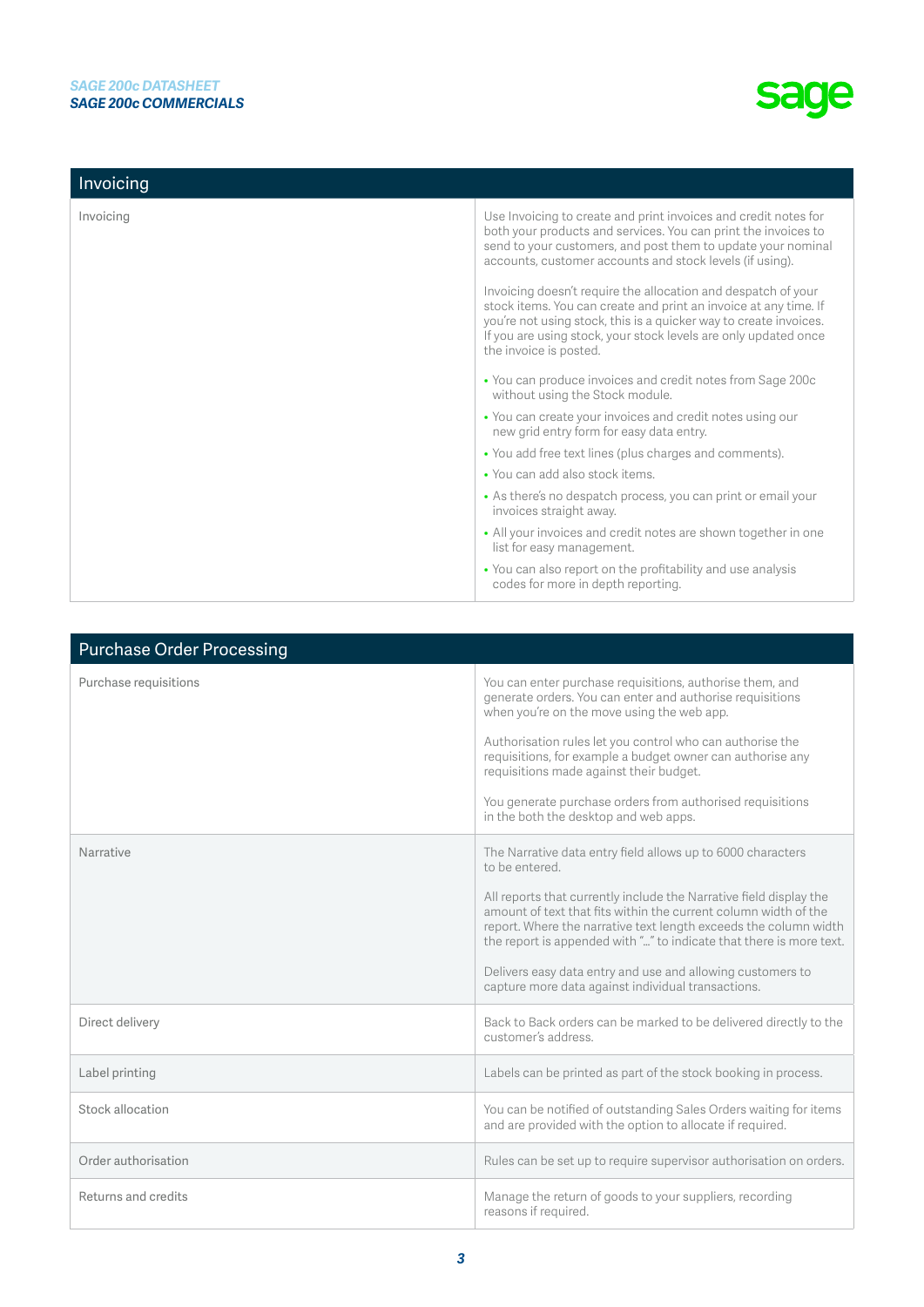| Purchase Order Processing continued |                                                                                                                                                                                                                                                  |
|-------------------------------------|--------------------------------------------------------------------------------------------------------------------------------------------------------------------------------------------------------------------------------------------------|
| Order comments                      | It can be for internal use only, include additional information on<br>your order or can appear on supplier documentation.                                                                                                                        |
| Foreign currency orders             | Place orders in any currency.                                                                                                                                                                                                                    |
| Order matching                      | Good received can be matched to purchase orders, supplier<br>invoices and delivery notes.                                                                                                                                                        |
| <b>Cancelled Orders</b>             | Record cancelled line items for analysis.                                                                                                                                                                                                        |
| Goods received                      | Prices can be updated at the goods received stage,<br>per stock item.                                                                                                                                                                            |
| Multiple delivery address           | Orders with your suppliers can be delivered to a number of<br>different addresses, including your own different premises,<br>customers, suppliers, sub contractors and ad hoc addresses.<br>You can mix addresses on the same order if required. |
| Automatic accrual                   | Ensures that management reports are accurate between receipt<br>and invoicing of goods at period ends.                                                                                                                                           |
| Preferred suppliers                 | Flags attempted use of non-specified suppliers.                                                                                                                                                                                                  |
| SSD (Intrastat) return              | Required entries for these returns are collected automatically.                                                                                                                                                                                  |
| Custom analysis codes               | User defined analysis codes at order header and order line level<br>can be used for reporting.                                                                                                                                                   |
| Archiving                           | Older information can be archived to speed up performance,<br>but is readily available for viewing and analysis.                                                                                                                                 |
| Landed costs                        | Stock items can be flagged as subject to landed costs, which<br>can either be a percentage cost or fixed amount.                                                                                                                                 |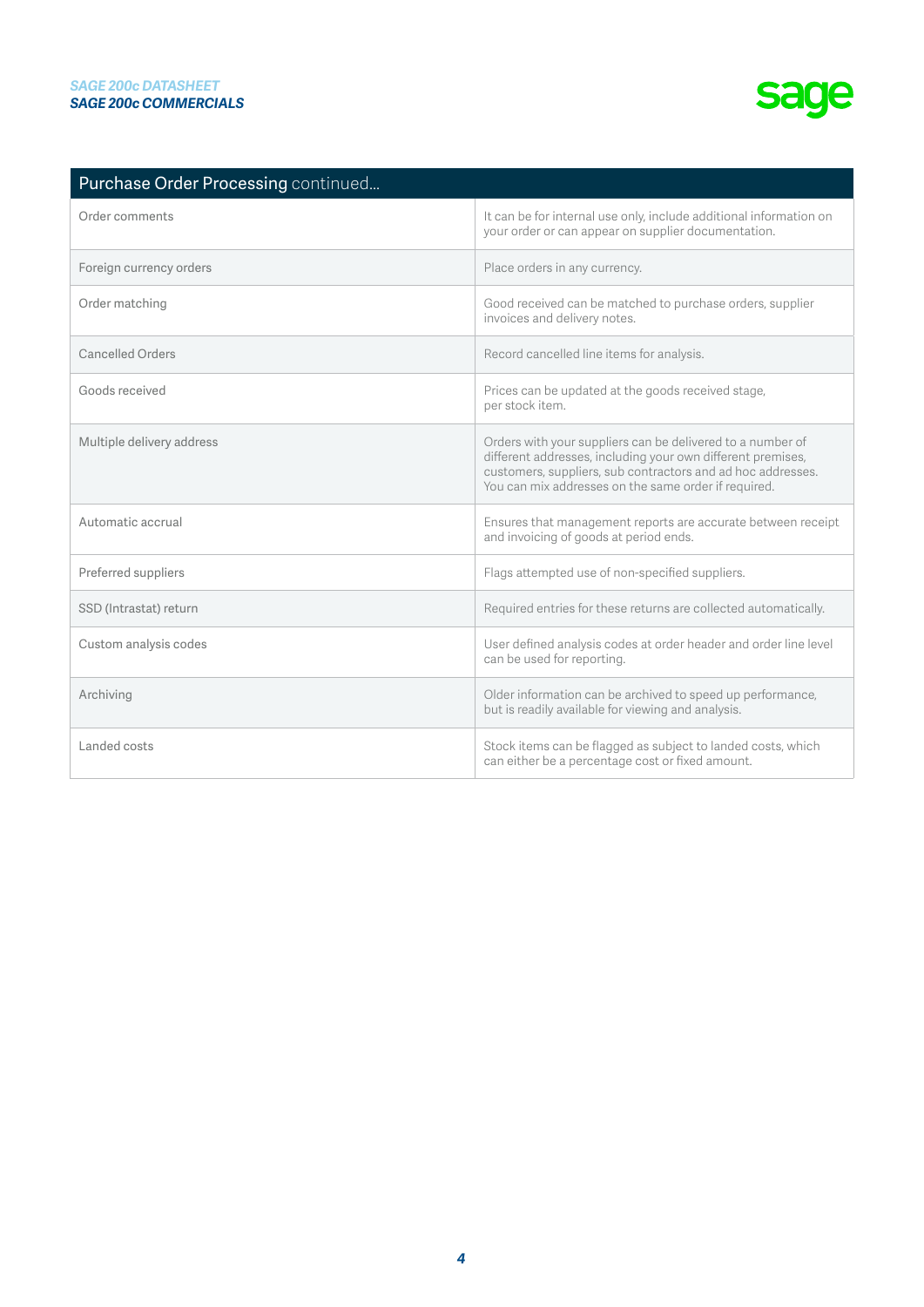| <b>Stock Control</b>                 |                                                                                                                                                                                                                                                                                                 |
|--------------------------------------|-------------------------------------------------------------------------------------------------------------------------------------------------------------------------------------------------------------------------------------------------------------------------------------------------|
| Narrative                            | The Narrative data entry field allows up to 6000 characters<br>to be entered.                                                                                                                                                                                                                   |
|                                      | All reports that currently include the Narrative field display the<br>amount of text that fits within the current column width of the<br>report. Where the narrative text length exceeds the column width<br>the report is appended with "" to indicate that there is more text.                |
|                                      | Delivers easy data entry and use and allowing customers to<br>capture more data against individual transactions.                                                                                                                                                                                |
| Serial/Batch number controlled items | Track high value items, items which need to be purchased,<br>stored, sold in batches or other items requiring a unique ID.                                                                                                                                                                      |
| Sell By and Use By dates             | Serial and batch traceable items can have 'Use By' and 'Sell By'<br>dates associated with them. In addition, each traceable stock<br>item can have an automatically calculated use by date specified<br>as a number of days, weeks, months or years.                                            |
| Traceability                         | Each serial or batch numbered item can store up to 15 pieces<br>of additional information, such as QA standards and inspector<br>references. Traceable numbers can also be automatically<br>generated, improving accuracy and reducing the time taken to<br>enter new serial and batch numbers. |
| Flag for 'built only' items          | Sage 200c Bill of Materials and Manufacturing users: The 'built<br>and bought' setting caters for stock items that are only ever<br>manufactured and purchased, avoiding situations where stock<br>only items are purchased by mistake.                                                         |
| Sales Order setting                  | Stock items that are components and therefore never sold can<br>be excluded from the sales order process.                                                                                                                                                                                       |
| Comprehensive stock records          | Full details of your products are at hand, with the ability to add<br>more detailed product descriptions for use on websites, invoices<br>and other documents. An inactive flag can be set per item to<br>prevent sales, while retaining a full history for reporting purposes.                 |
| Manage stock in multiple locations   | Set up multiple warehouses and bins per stock item to manage<br>stock levels independently.                                                                                                                                                                                                     |
| Flexible Costing methods             | FIFO, Standard and Average costing methods are supported. In<br>addition, an actual costs are also supported for batch and serial<br>numbered items.                                                                                                                                            |
| Archiving                            | Older information can be archived to speed up performance, but<br>is readily available for viewing and analysis. Traceable items can<br>also be archived.                                                                                                                                       |
| Units of Measure                     | Buy and sell stock items in different units, for example by tile,<br>crate or pallet.                                                                                                                                                                                                           |
| Search Categories                    | Custom fields can be populated with keywords which can be<br>used to narrow the search for particular products, for example<br>white bathroom cabinets.                                                                                                                                         |
| Comment lines                        | Default comments from the stock file can appear on picking<br>lists and despatch notes, which are useful for giving specific in-<br>structions to your despatch team. You can also amend or replace<br>these comments at order entry.                                                           |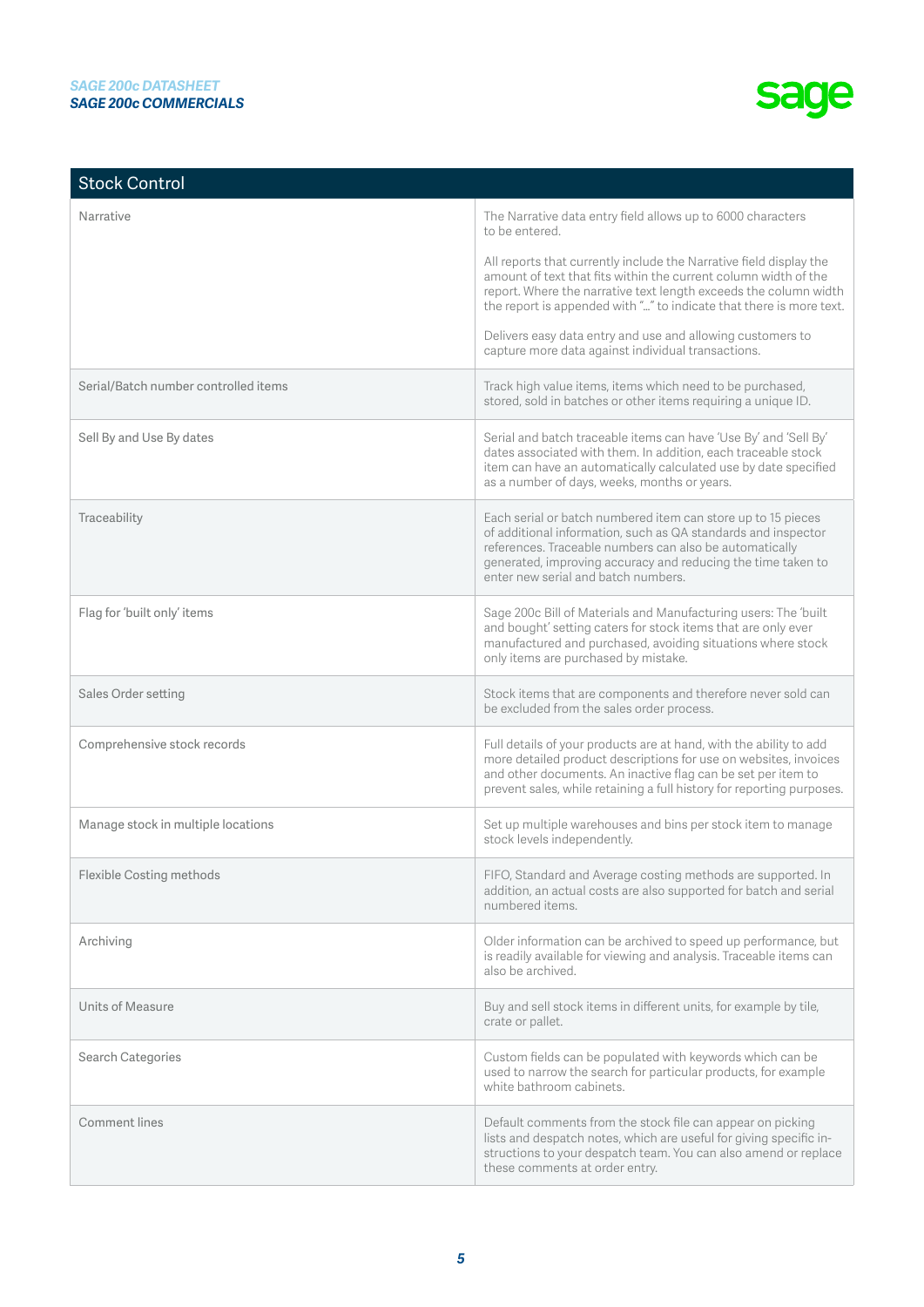| Stock Control continued               |                                                                                                                                                                                                                  |
|---------------------------------------|------------------------------------------------------------------------------------------------------------------------------------------------------------------------------------------------------------------|
| Alternative stock                     | If the first choice is out of stock, the system will suggest the<br>nearest alternative equivalent stock item.                                                                                                   |
| In-built stock taking procedures      | Supports cyclical stock taking for individual items. Items can be<br>counted by various methods, including bin location.                                                                                         |
| Internally-issued goods               | Track internal use of stock items.                                                                                                                                                                               |
| Attachment of files to a stock record | Attach technical specifications, product images or other<br>documents to each stock record.                                                                                                                      |
| Service-type stock                    | Store details of service-type items - for example, carriage, labour<br>rates and service charges.                                                                                                                |
| Custom analysis codes                 | Up to 20 customisable fields can be populated for each stock<br>transaction, for detailed reporting.                                                                                                             |
| Negative items                        | Stock levels of negative stock items can be recorded on the<br>system to give a 'real' stock level value.                                                                                                        |
| Bin numbering                         | Bins located at each warehouse can be given their own<br>numbering based around your warehouse policy.                                                                                                           |
| Supplier price lists                  | A list and last price can be stored against a stock item linked to a<br>supplier (including the option to import prices). A further option<br>allows definition of which price is used at the point of ordering. |
| Landed costs                          | Stock items can be flagged as subject to landed costs, which can<br>either be a percentage cost or fixed amount.                                                                                                 |
| Label printing                        | Labels for stock can be automatically generated.                                                                                                                                                                 |
| Analysis codes                        | Add analysis codes to your stock items as well as to your stock<br>transactions. This enables you to use analysis codes to classify<br>your stock items.                                                         |
| Bar codes                             | Add bar codes to your stock records and print bar code labels.                                                                                                                                                   |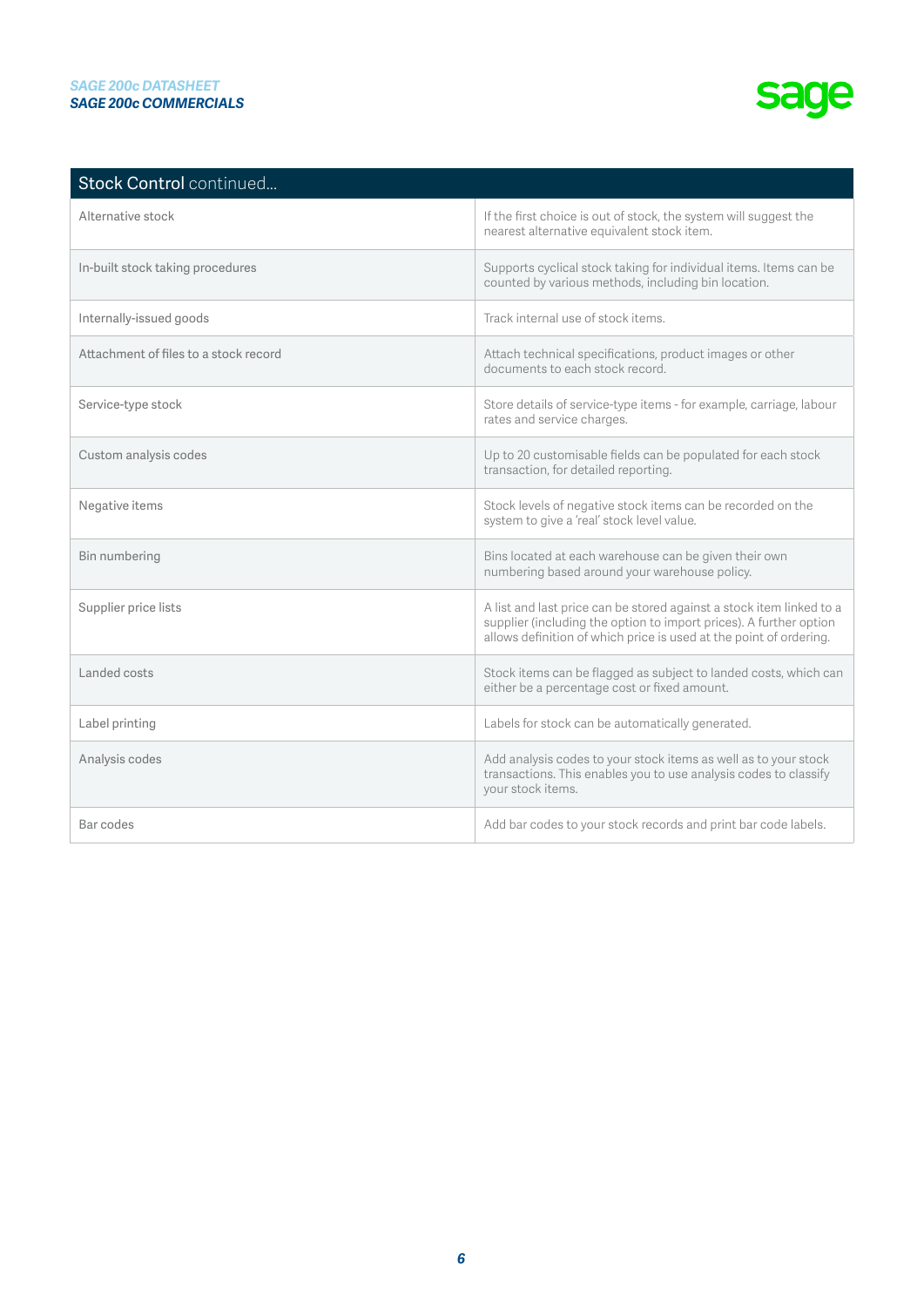| Price book                         |                                                                                                                                                                                                                                                                                                                                                                                                                                                                                                                                                                                                                                                                                           |
|------------------------------------|-------------------------------------------------------------------------------------------------------------------------------------------------------------------------------------------------------------------------------------------------------------------------------------------------------------------------------------------------------------------------------------------------------------------------------------------------------------------------------------------------------------------------------------------------------------------------------------------------------------------------------------------------------------------------------------------|
| Price book workspaces              | There are 4 workspaces, making enquiries quick and easy:<br>• Stock Item Pricing Enquiry<br>• Stock Item Discount Enquiry<br>• Customer Pricing Enquiry<br>• Customer Discounts Enquiry<br>These workspaces provide a quick and easy way to see the prices<br>and discounts set up in the Price Book and their relationship to<br>customers. They provide quick access to all the actions to set up<br>and amend the data and to run reports.<br>You have a choice of desktop list or workspace view. Updated<br>in the latest release to improve performance and replace the<br>sitemap (workspace menu), so workspaces are grouped by<br>module and categorised by actions and reports. |
| Unlimited prices per item          | Unlimited price bands can be created for each item and renamed.                                                                                                                                                                                                                                                                                                                                                                                                                                                                                                                                                                                                                           |
| Price band on a customer record    | The ability to link price bands and default discount groups to<br>customers can also be done within the customers record itself.                                                                                                                                                                                                                                                                                                                                                                                                                                                                                                                                                          |
| Multi-currency                     | Price bands can be allocated for different currencies.                                                                                                                                                                                                                                                                                                                                                                                                                                                                                                                                                                                                                                    |
| Customer price and discount groups | Create customer price groups or 'communities' to attach to<br>individual price schemes.                                                                                                                                                                                                                                                                                                                                                                                                                                                                                                                                                                                                   |
| Unit of measure pricing            | Set a specific price for each unit of measure, for example bottle,<br>case and crate.                                                                                                                                                                                                                                                                                                                                                                                                                                                                                                                                                                                                     |
| Unlimited quantity breaks          | Unlimited quantity breaks allows you to buy and sell in different<br>units, enabling you to reflect discounts for various units of<br>measure.                                                                                                                                                                                                                                                                                                                                                                                                                                                                                                                                            |
| Margin calculation                 | If authorised, margins can be displayed during order entry to<br>facilitate price negotiation.                                                                                                                                                                                                                                                                                                                                                                                                                                                                                                                                                                                            |
| Discount calculation               | If authorised, the discounts making up a price can be displayed<br>during and after order entry to quickly answer customer queries.                                                                                                                                                                                                                                                                                                                                                                                                                                                                                                                                                       |
| Import/Export                      | Price lists can be imported and exported from spreadsheets.                                                                                                                                                                                                                                                                                                                                                                                                                                                                                                                                                                                                                               |
| Limited price bands                | Limited price bands allow you set time limits and only include<br>selected stock items. You can use these to special prices for<br>stock items that are only available to some customers and to set<br>promotional prices. In addition, you can choose the price bands<br>discounts you want to use, making the set up easier.                                                                                                                                                                                                                                                                                                                                                            |
| Price lists                        | Create price lists showing standard prices or for specific<br>customers or customer groups.                                                                                                                                                                                                                                                                                                                                                                                                                                                                                                                                                                                               |